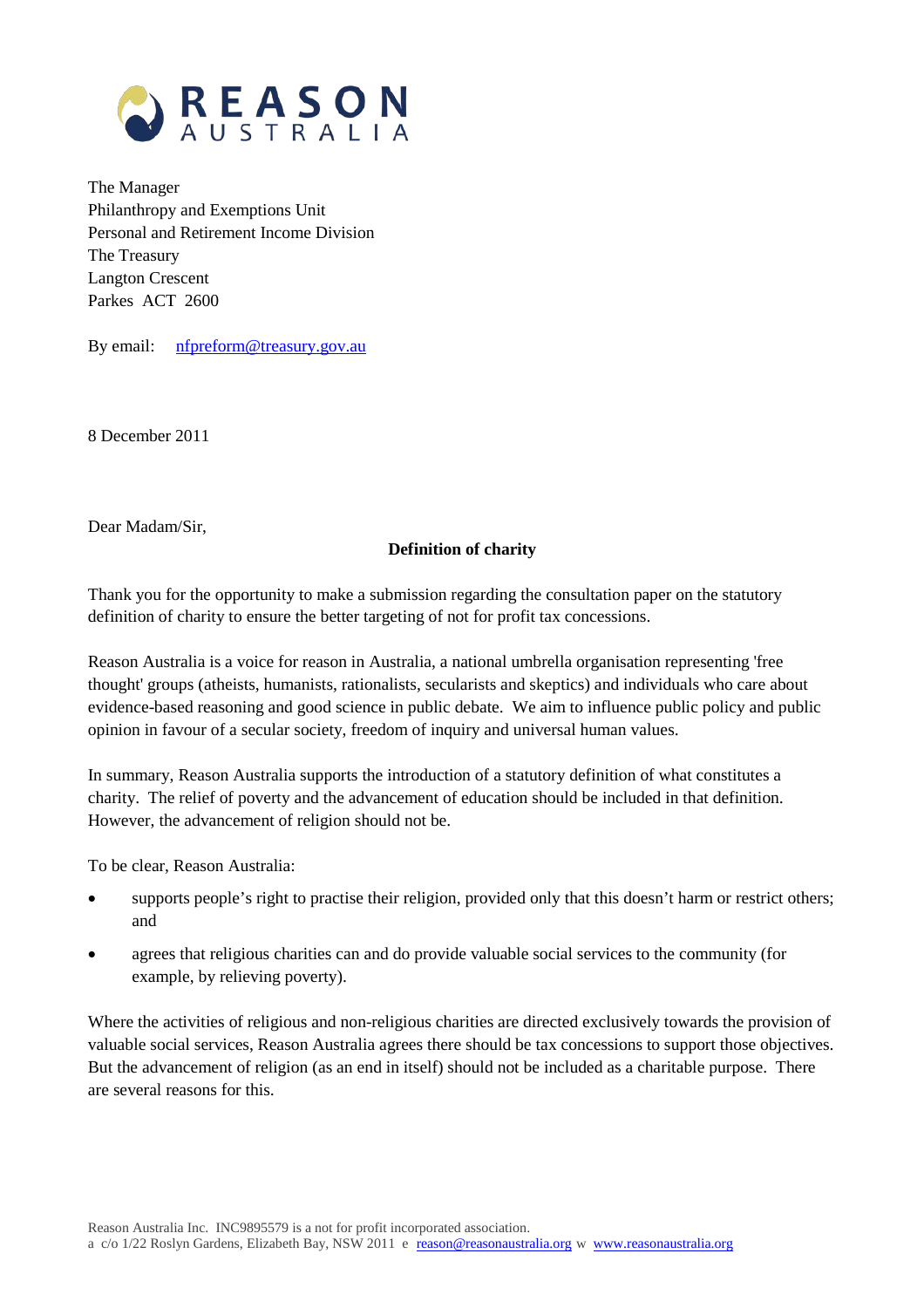

# **The 'advancement of religion' should not be automatically included as a 'head of charity' for historical reasons**

Continuing to automatically include the advancement of religion as a charitable purpose would be an anachronism in modern, secular Australia. Its original appearance in the Preamble to the Statute of Charitable Uses (the Preamble) some 400 years ago, and subsequently developed common law, were based on a very different conception of the role of religion in society than is the case today.

In those times, it was widely believed that the structure of society, including the authority of the monarch and the community's ethical norms, was actually derived from religion (through the existence of a "supernatural" being). It was therefore assumed to follow that the advancement of religion was inherently in society's best interests.

In 21<sup>st</sup> century Australia, while there remain vestiges of this notion in our Constitutions and parliamentary practice, the idea that the advancement of religion necessarily leads to the betterment of society is no longer universally accepted. Indeed, whether interpreted widely or narrowly, section 116 of the Commonwealth Constitution makes explicit the idea that our form of government is not a natural concomitant of religion. Instead, the two spheres should remain distinct.

The 2001 *Report of the Inquiry into the Definition of Charities and Related Organisations* supports this view. The Committee makes it clear that a particular purpose should not be automatically included in a modern statutory definition of charity simply because it appeared in the Preamble:

Many of the purposes thought charitable 400 years ago are… irrelevant to today's social needs… It seems to us that the Preamble, valuable though it has been, has outlived its usefulness. It is time to move on. We need to ensure that those things relevant and beneficial to today's circumstances are retained, but they need to find their place in a more modern statute enacted for our time... [Emphasis added] $<sup>1</sup>$  $<sup>1</sup>$  $<sup>1</sup>$ </sup>

There is therefore no in-principle reason why the advancement of religion should be given automatic status.

# **It should not be included because doing so would be discriminatory**

Broadly, the advancement of religion purportedly provides two benefits to the community, namely "spiritual fulfilment" and the inculcation of a set of ethical values.

It is important to note that, as Australian society has developed over time, it has become clear that both spirituality and ethics are not exclusively the province of religions and that valid non-religious approaches to both exist. For example, the New South Wales Government last year introduced secular ethics classes as an alternative to Special Religious Education in State schools.

<span id="page-1-0"></span> $1$  Report, pp 137-8.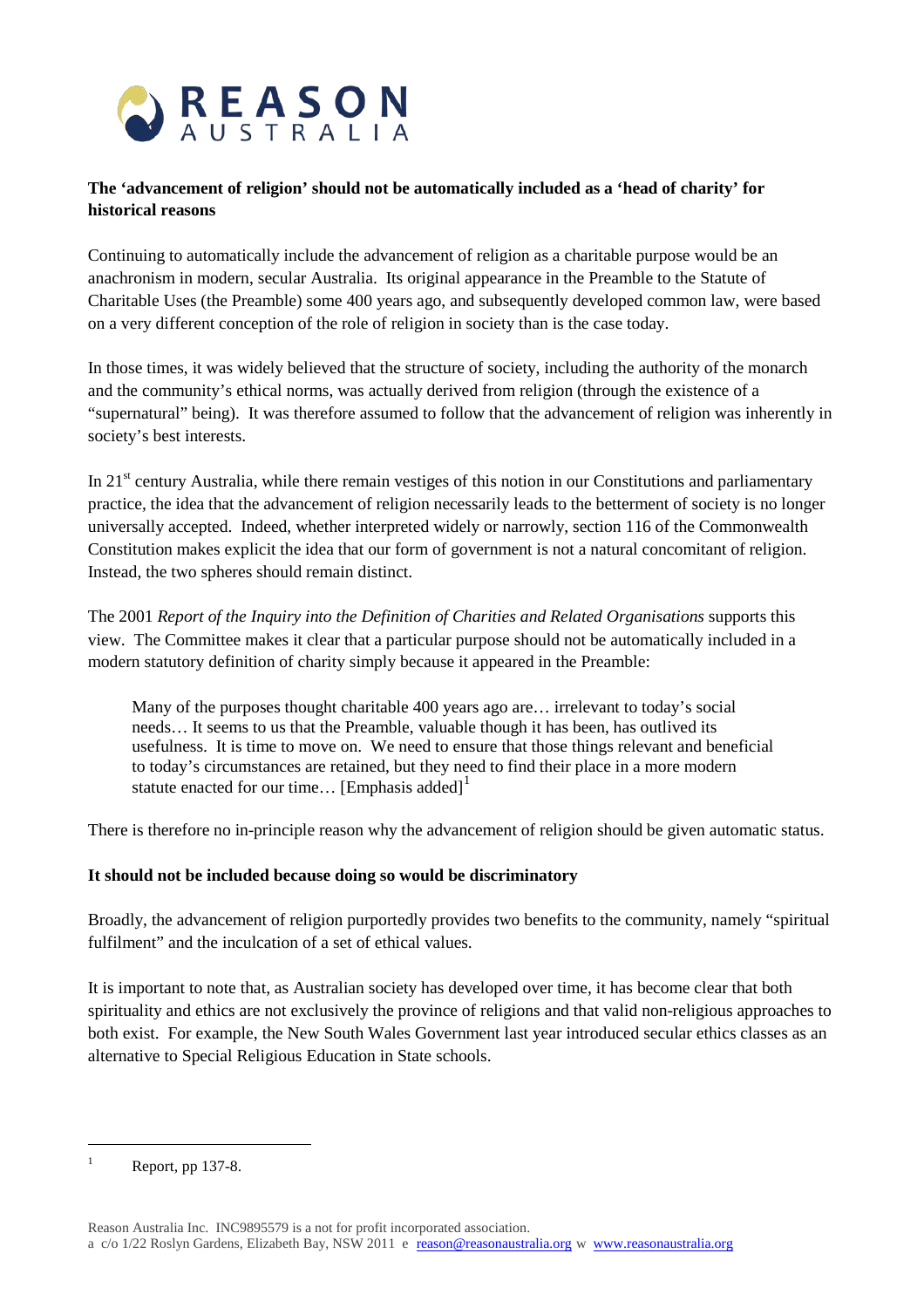

### *Religion and spirituality*

The modern concept of "spirituality" does not rely on the existence of supernatural "spirits" as understood in the religious sense. Rather, the term is increasingly used these days in a non-religious as a way of describing our feelings, as conscious and emotional beings, of connection with the wider, living world. This change is borne out in the results of the Census conducted by the Australian Bureau of Statistics<sup>[2](#page-2-0)</sup>.

Reason Australia therefore submits that it would be discriminatory to offer tax concessions for the advancement of religion in the definition of charity but not the advancement of spirituality. Why should an institution that advances (protects, maintains, supports, improves<sup>[3](#page-2-1)</sup>) *religion* have the benefit of automatic tax concessions when the provision of spiritual materials (for example, the works of Kahlil Gibran) are taxed in the normal way?

However, while recognising that a proportion of the community, whether religious or not, take comfort from their spiritual practices, Reason Australia has significant doubts whether the advancement of religion *or* the advancement of spirituality is an appropriate use of taxpayer funds given that the scope of the relevant activities is difficult to define and the benefits hard to measure.

# *Religion and ethics*

In relation to advancing a particular set of ethical values, there is no necessary connection between any religious faith and what modern Australian society would regard as acceptable moral standards. All that the High Court requires to constitute a religion is that there be "a belief in a supernatural Being, Thing or Principle" and "the acceptance of canons of conduct in order to give effect to that belief"<sup>[4](#page-2-2)</sup>. Those canons of conduct need not bear any relationship to established social norms or laws.

There are currently major differences between religious beliefs and Australian laws on a wide range of issues including abortion, contraception, voluntary euthanasia and same-sex marriage. Indeed, it is partly because there are questions regarding the alignment of the canons of conduct advocated by organisations such as the Church of Scientology and publicly acceptable standards of behaviour that the current review into not-forprofit tax concessions is underway.

Religious people (indeed all citizens) are perfectly entitled to advocate their views on ethical matters in the public arena. However, this is different to subsidising the provision of a particular set of views on the basis that they are religiously-based and promoted through a charitable vehicle. There is no evidence that the effect of advancing religion necessarily leads to community benefits when religions themselves hold incompatible ethical standpoints.

<span id="page-2-0"></span><sup>&</sup>lt;sup>2</sup> See also "Spirituality's fine by us but there's little faith in religion", *The Age*, 22 November 2011 accessed at http://www.theage.com.au/national/spiritualitys-fine-by-us-but-theres-little-faith-in-religion-2011112

<span id="page-2-1"></span><sup>&</sup>lt;sup>3</sup> Explanation of definition of 'advancement' in Section 10 of Charities Bill 2003

<span id="page-2-2"></span><sup>4</sup> *Church of the New Faith v Commissioner for Pay-Roll Tax (Vic)* 1983 CLR 120 at para 17.